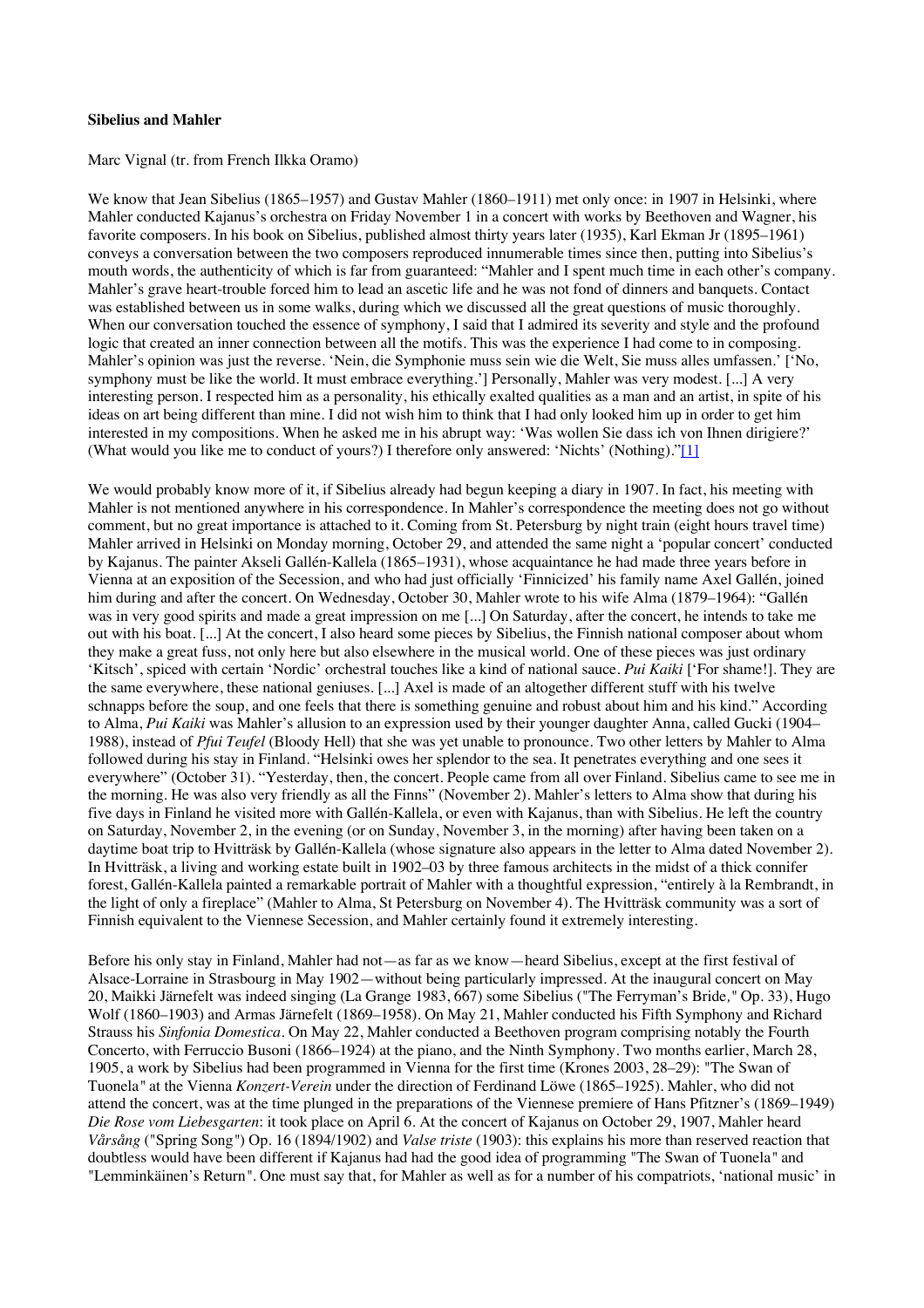the derogatory sense only existed outside the German-speaking countries, and also that, in 1907, nothing of his own music had been heard in Finland. His work was performed there for the first time only in January 1909 in Viipuri (Viborg): the second movement (*Andante moderato*) of the Second Symphony under the direction of the composer Erkki Melartin (1875–1937), who had discovered Mahler when studying in Vienna in 1899–1901 and whose six symphonies, composed between 1902 and 1924, bear traces of his enthusiasm.

Announcing the arrival of Mahler, the journal *Helsingin Sanomat* notwithstanding, had presented him as "one of the most eminent composers of our time" adding that, "As proof of the worldwide esteem in which Mr. Mahler is held, let us mention that, after his dismissal from the Imperial and Royal Opera of Vienna became known, he received from Heinrich Conried, director of the Metropolitan Opera in New York, an extremely generous offer promising him the equivalent of 225,000 Finnish marks yearly for three months of work." So, Sibelius was not unaware that Mahler was soon to become a Chief Conductor in the United States, but the question whether Mahler really had an interest in his music and whether his own '*Nichts*' reflected his pride or his modesty is inopportune here. Although, in all likelihood, not articulated in exactly this way, the words attributed to each by Ekman—our sole source regarding their conversation in 1907—reflect faithfully enough the ideas of the Austrian and of the Finn without necessarily delineating them precisely. "The term symphony means to me: to build a world with all the technical means at my disposition," Mahler had declared to his friend the violinist Natalie Bauer-Lechner (1858–1921) since summer 1895 when working on his Third Symphony. In 1907, his most recent (but not yet performed) symphony, the Eighth Symphony, well illustrates this conception with its imposing instrumental and vocal forces, its "whole universe about to resound" and its "suns and planets in full rotation" (Mahler to conductor Willem Mengelberg, August 18, 1906). But he, too, was master of the "profound logic creating internal unity": his Sixth Symphony (1904), first of all, had already proven it. Sibelius, whose Third Symphony had been premiered some weeks earlier (September 25, 1907), was no less than Mahler a "builder of worlds," although in a more abstract manner and not in need of the same temporal and sonorous dimensions. To finish with the meeting of 1907: we learned in 1999 that on January 8, 1943, in a conversation with his son-in-law, the conductor Jussi Jalas (1908–1985), Sibelius told a different story: "My Third Symphony more or less deceived the audience, since everybody expected something in the style of the Second Symphony. I mentioned it to Mahler when he visited us, and he immediately understood, observing that with every symphony you loose the partisans you gained with the previous." Sibelius only repeated a phrase he had spoken twenty years earlier, in February 1923, at an interview in Stockholm ("With every new symphony [...] I have gained new partisans and lost old ones.")?

On some other occasions, Mahler and Sibelius missed each other by a small margin. In 1900, both composers stayed in Paris in connection with the World's Fair: Mahler at the helm of the Vienna Philharmonic (three concerts on June 18, 20 and 21), Sibelius shortly later (two concerts of the Helsinki Philharmonic conducted by Kajanus on July 30 and August 3). Sibelius's stay in Vienna in April 1901, on the way back from Rapallo, could have proved interesting in this respect. On April 25, he attended, at the Imperial and Royal Opera, a performance of Tchaikovsky's *Yolanta* conducted not by Mahler but by Franz Schalk (1863–1931). In the Austrian capital, he met not Mahler but Pietro Mascagni (1863– 1945), who, on April 25, was also conducting in the great hall of the Musikverein, veiled in black, Mahler possibly being there, the first of two performances of Verdi's *Requiem* in commemoration of its author, deceased in Milan on January 27 the same year. At Mahler's invitation, Mascagni also conducted *Cavalleria rusticana* at the Imperial and Royal Opera on May 1. In St. Petersburg, just after the meeting in Helsinki, Mahler conducted, on November 9, 1907, his Fifth Symphony in the presence of Rimsky-Korsakov (1844–1908), who was horrified, and of Igor Stravinsky (1882–1971), who was very impressed. A few days later, Sibelius conducted his Third Symphony in a Siloti concert in the presence of young Sergey Prokofiev (1891–1953) and doubtless of Rimsky-Korsakov as well. Mahler and Sibelius stayed one after the other in Hôtel d'Angleterre. This time one really can speak of a near miss. Reviewing the Mahler concert, the journal *Novoyé Vremya* ("Modern Times*"*) asked whether "this nonsense", "this pretentious din" should be taken seriously, adding that Jews seldom are "eminent composers" and that the enthusiasm of the hall after the works of Beethoven and Wagner, in contrast to the icy reception of the *Fifth*, must have "vividly hurt the composer's selfesteem" (La Grange 1984, 151). The same journal was some days later one of the few favorable to Sibelius's Third Symphony, not without making the most of the opportunity to dwell upon anti-Semitism: "As to thematic clarity, Sibelius is closer to Mendelssohn and his school than to Wagner and his disciples. The orchestration is modern without, however, seeking originality at all costs. [...] In this respect, Sibelius is very different from a composer like Mahler, whose only objective is to surprise us with everything than comes to hand. Mr. Sibelius is a serious and sincere artist, without the insulting circus acts concocted by the most recent of Jewish composers, nor the pretentiousness of Strauss and Mahler."

Several personalities knew both Sibelius and Mahler; some of them were even interested in both, but it seems that no one served as an intermediary between them. Robert Fuchs (1847–1927) counted Mahler and Sibelius as his students with an interval of fifteen years (1875 and 1890). Author of five serenades for strings (the fourth with additionally two French horns), and nicknamed "Serenaden-Fuchs", he taught Mahler harmony. In 1912, during the search for a new professor of composition at the Vienna Conservatory (Sibelius was for a while one of the candidates), Fuchs saw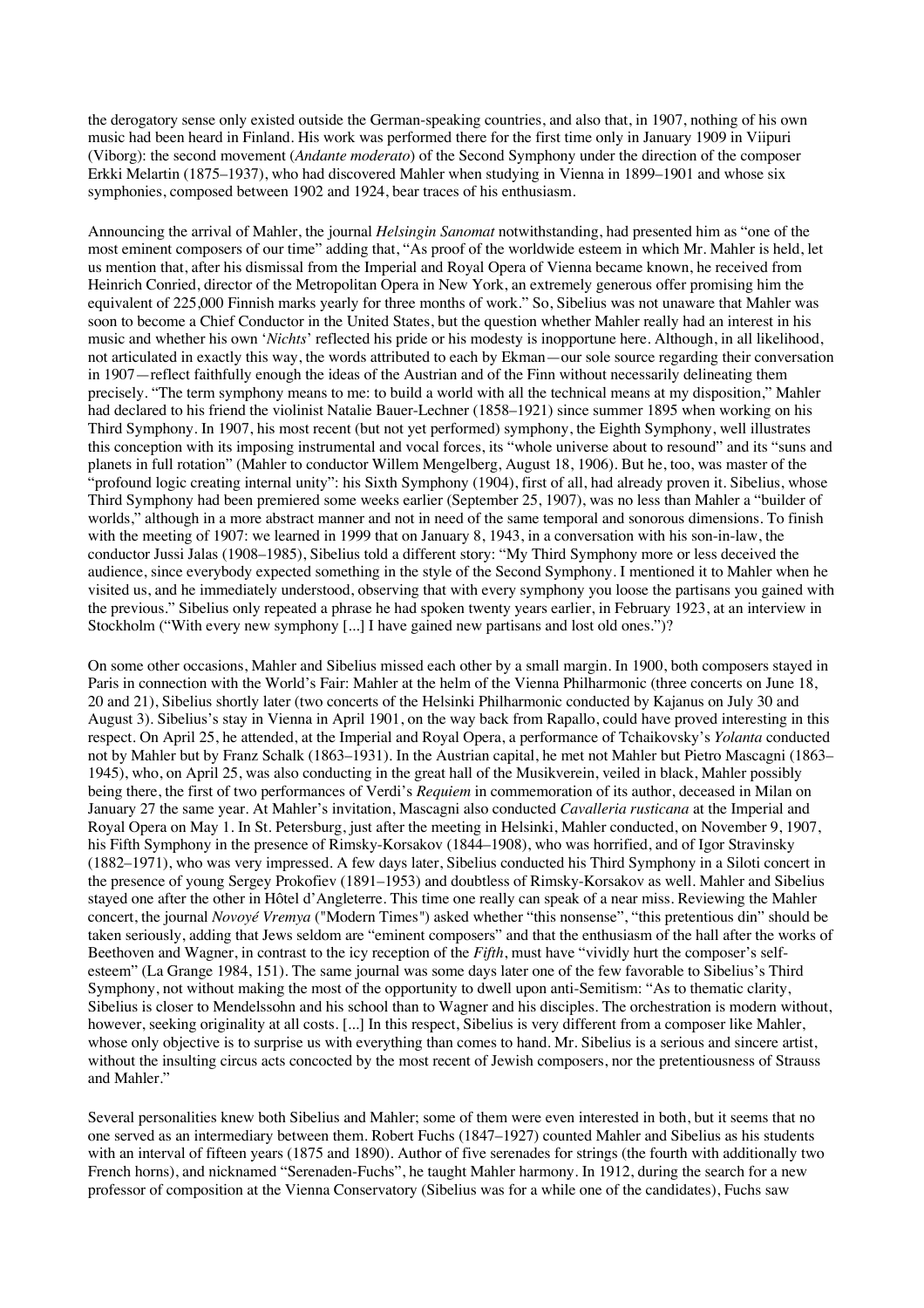himself blamed for not considering the "modernists"—Mahler, Skryabin and others—except as "names" and staying "deep-rooted in an idyllic past." From Fuchs, as well as from Karl Goldmark (1830–1915), Sibelius took only private lessons in Vienna in 1890–1891. In 1881, Goldmark had been member of the jury that rejected Mahler's *Das klagende Lied*. Sibelius doubtless had heard him conduct his recent overture *Der gefesselte Prometheus* ("Prometheus Bound*"*) in Berlin in November 1889. Among Sibelius's companions in Berlin in 1889–1890 was the American violinist and future conductor Theodore Spiering (1871–1925), at that time studying with Joseph Joachim, and from 1909 leader of the New York Philharmonic under Mahler (and chosen by him personally for this position). Mahler never conducted a single note of Sibelius, but his Violin Concerto was included in the program of his New York concert on March 13, 1911, dedicated to "national schools." Incapable of mounting the podium (he was to die two months later), Mahler was replaced by Spiering, who wrote to Sibelius on April 24 from the steamer *Bremen*, on his way back to Europe: "My second season in New York ended on the 2nd. And Mahler's illness gave me the opportunity to conduct the season's last seventeen concerts. In one of them, Maud Powell played your Violin Concerto. To accompany her was for me a great pleasure and satisfaction" (Vignal 2004, 452). Maud Powell (1868–1920) had given the American premiere of Sibelius's Concerto in New York in 1906 and had played it again, with success, next year in Chicago. In Berlin, at the beginning of 1914, Sibelius skimmed through the score of his Fourth Symphony with Spiering. In 1911, Spiering was not chosen to succeed Mahler at the helm of New York Philharmonic: the position went to Joseph Stransky (1872– 1936), a native of Bohemia, preferred for his European background, who was to occupy the position until 1922. In February 1910, Stransky had conducted the Berlin premiere of Sibelius's Third Symphony: "Sheer butchery," if Adolf Paul (1863–1943) is to be believed.[2] In New York, he conducted *The Oceanides* in December 1915 and the Fifth Symphony in November 1921.

Conductor Sir Henry Wood (1869–1944) is rightly considered as someone who did much to promote Sibelius. He was, notably, the first one to program him in England ("King Christian II Suite" on October 30, 1901), and to conduct there the First Symphony (October 13, 1903), *Tuonelan joutsen* ("The Swan of Tuonela" 1905), *Finlandia*, *En saga* and *Karelia* (1906), the Violin Concerto (1907), the Sixth Symphony (November 20, 1926), the Seventh Symphony (December 8, 1927) and *Tapiola* (September 1, 1928), and finally, in 1937, "Lemminkäinen and the Maidens of the Island*"* and "Lemminkäinen in Tuonela*"*, as well as to program, at the Promenade Concerts, the seven symphonies and several other works. He saw and assisted the composer greatly during his stays in England, and with his orchestra Sibelius conducted the English premieres of the Third (February 28, 1908) and the Fifth Symphonies (February 12, 1921). Henry Wood—to whom we owe the world premiere of Schoenberg's "Five Pieces for Orchestra*"*, Op. 16 (September 3, 1912)—also conducted Mahler. He gave the English premieres of the First Symphony (1903), "the first notes of his music ever played in England" (Wood 1938, 173), of the Fourth *Symphony* (1905), of the Adagietto of the Fifth Symphony (1909), of the Seventh Symphony (1913) and of *Das Lied von der Erde* (January 31, 1914), and still further the Eighth Symphony (1930): "I admire this great work" (Wood, 1938, 257). Wood's performances aroused in Rosa Newmarch (1857–1940), in her letters to Sibelius, typical reactions (Vignal 2004, 936): "What a strange mixture of things heard before, of genuinely noble moments and of others displaying the vulgarity of Viennese coffee house music! With all its faults, it is sometimes very interesting, if only it would not last so long" (Spring 1913 after Mahler's Seventh Symphony). And: "There is something *absolutely* new in your music. [...] Thank you once more for a healthy, strong, and short work" (November 1926, after the general rehearsal of the Sixth Symphony).

Other conductors, before Sir John Barbirolli (1899–1970), Herbert von Karajan (1908–1989) or Leonard Bernstein (1914–1992), performed both Sibelius and Mahler: Felix Weingartner (1863–1942), Walter Damrosch (1862–1950), who conducted, in New York, the American premiere of Mahler's Fourth Symphony (November 6, 1904) and the world premiere of Sibelius's *Tapiola* (December 26, 1926), and additionally Oskar Fried (1871–1941). In the company of the latter, in St. Petersburg, Sibelius visited the *Hermitage* and its museum in November 1907. In January 1916, Fried conducted in Berlin, without a big success, the German premiere of Sibelius's Fourth Symphony, and in September-October 1920, for the first time in Vienna, all the symphonies of Mahler. In Berlin, in 1924, he made the first-ever recording of a Mahler work: the *Second*. Armas Järnefelt (1869–1958), Sibelius's brother-in-law, conducted Mahler's Eighth Symphony in Stockholm on March 11, 1923. In Finland, Kajanus conducted, on November 20, 1911, for the first time in this country and in tribute to the recently deceased composer, an entire Mahler symphony: the First Symphony. George Schnéevoigt (1872–1947) gave the Fourth Symphony in February 1913 and the Fifth Symphony in the following October. Schnéevoigt appreciated Mahler more than his colleague and rival Kajanus. The Finnish press was divided at this point as well. On March 2, 1916, Kajanus conducted an all-Sibelius program, with the Fourth Symphony as the *pièce de résistance*. The work was much more favorably acclaimed than at its first hearing in April 1911, but certain critics remained reticent. In *Hufvudstadsbladet*, on March 3, Bis (= pseudonym of Karl Fredrik Wasenius) declared that he did not like any of the first two movements: "This contemplative language, this 'profound' prose poem, will it become the currency of future music, or will the warm, divine inspiration by which Sibelius has gratified us in "The Swan of Tuonela" [...] and *En saga* maintain its supremacy over the contemplative?" In *Uusi Suometar* of the 4th, on the contrary, Evert Katila gave free rein to his enthusiasm. Or, when a week before, on February 23, 1916, Schnéevoigt had conducted, in Helsinki, with the participation of Aino Ackté (1876–1944), the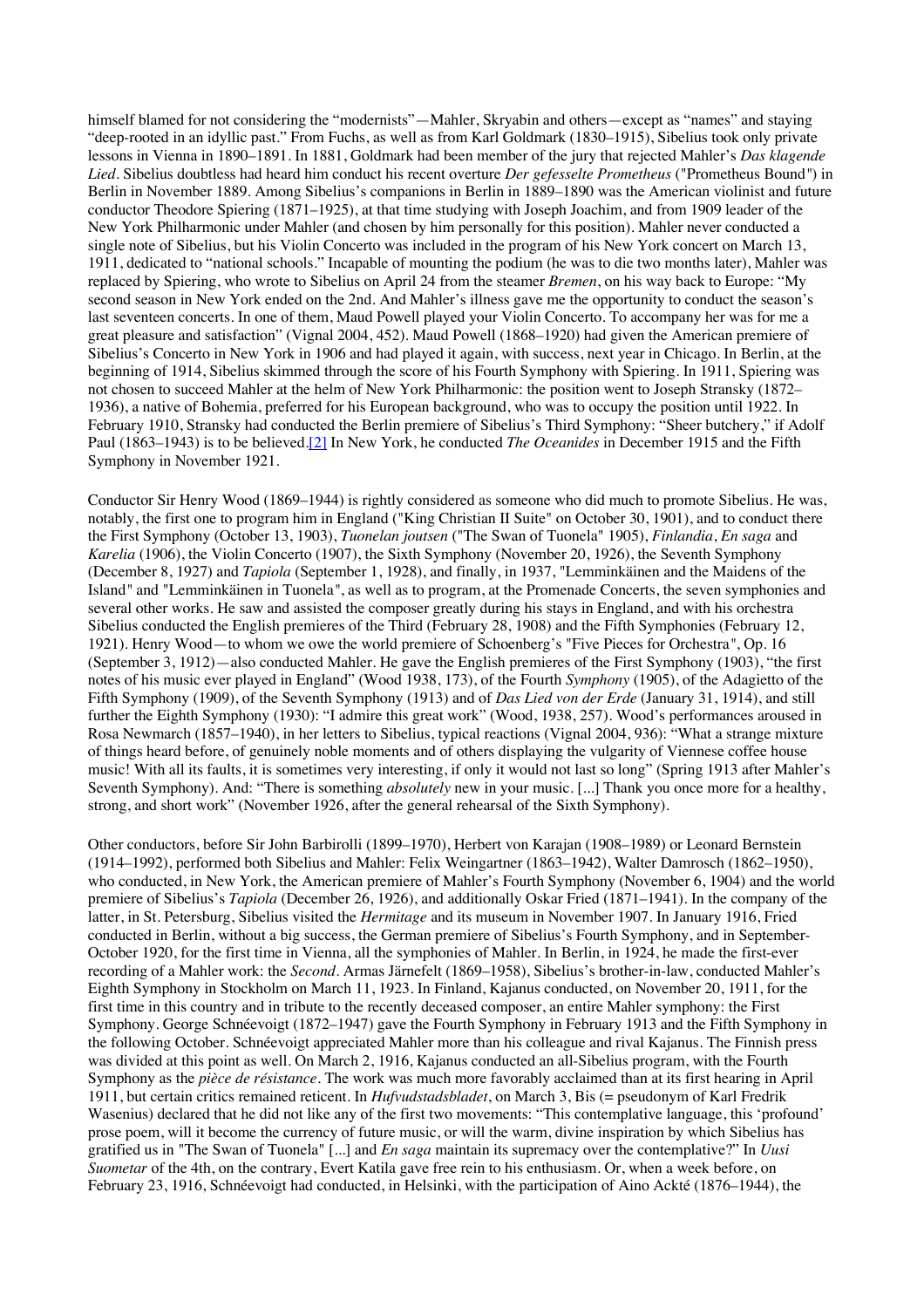Finnish premiere of *Das Lied von der Erde*, Bis and Katila had already stuck to their opposite positions, but the other way round. Bis had spoken highly of the "profundity, imposing formal mastery, harmonic richness and supreme orchestration" of Mahler's score, whereas Katila had found it "interminable, annoying and banal" and envied those who had had the "moral courage" to leave the hall before the end of this "sonorous desert." From 1904, Sibelius had been able to read in *Länsimaisen musiikin historia pääpiirteissään*, Finnish edition of the original Swedish *Hufvuddragen af den västerländska musiken historia* ("Main Traits of the History of Occidental Music," 1891–93) by his former teacher Martin Wegelius (1846–1906) praise of Mahler at his own expense, or nearly so. In a new chapter, entitled "Uudempia musikalisia ilmiöitä" ("Newer musical phenomena"), Wegelius had indeed greeted in Mahler—whose Second Symphony had for him the same force and the same elevation as Beethoven's best works—the successor of Bruckner, and in Richard Strauss (1864–1949) an artist more skillful than Liszt, asserting that "if here and there some composers have allegedly shown a more genuine spirituality and a more fresh originality, no living composer, at any rate, has reached such a general, overwhelming mastery than they have." These two composers were entitled to two pages each, Debussy, for his part, was dispatched in four lines, Grieg in nine and Tchaikovsky in eight. What is more, Wegelius mentioned his own country only by saying that "...young Finnish music can already show at least *one* name well-known in Europe: Jean Sibelius", and by repeating one sentence from his original Swedish: "In Finland, music history must first be *made* before it can be *written*."[3]

When it comes to Mahler, Wegelius proved more perceptive than many of his Austro-German colleagues, but Sibelius, when reading his lines, unsuspectingly got a foretaste of future preemptory statements and controversies. There is no need to dwell on it here, from Cecil Gray (1895–1951) and Bengt von Törne (1891–1967) to Adorno (1903–1969) and to Ernst Křenek (1900–1991) by way of the wild imaginings of the *Courier musical* of June 1, 1920 after the performance of the Third Symphony under Kajanus in Paris: "A strong and solid work, somewhat related to Saint-Saëns and Vincent d'Indy, but with an orchestration of a Richard Strauss and of a Mahler." Or, by way of a Henri Prunières (1886–1942) in Volume XVII of the *Encyclopédie française* (January 10, 1936): "Jean Sibelius, after having attained glory with his symphonic poems on Finnish themes, has written immense [sic!] symphonies, whose religious and humanitarian aspirations recall those of Gustav Mahler" (Vignal 2004, 1003). It is important to remember, on the other hand, that some conductors, known for their engagement under the banner of Mahler and of the Viennese School and its followers, also acknowledged the greatness of Sibelius, as well. Hermann Scherchen (1891–1966)—whose conducting Adorno (1984, 455) assessed as "being rooted in the recognition of actualities, since it does not come from Schoenberg in vain"[4]—gave the Fourth Symphony in Leipzig in 1921. He took it up again in Winterthur on November 4, 1934, after having written in a letter the day before: "Sibelius's symphony is formidable, an extraordinary mastery of the orchestra, impregnated with national spirit and landscapes to be sure, but whose purely musical invention constantly leads up to the magnificent and the sublime. Wagner and Debussy are the two great opposing figures who have made possible the hatching of this work, nevertheless born in the most complete autonomy. [...] Everything in it is magistral." Having premiered, six months earlier, the *Marteau sans maître* of Pierre Boulez, Hans Rosbaud (1895–1962) told Sibelius, in conveying good wishes for his 90th birthday in December 1955, that he had recently conducted the Fourth and the Fifth Symphonies in Baden Baden adding, "The universe of your music opened for me in all its profundity, filling me with joy. With conviction and internally enriched I will be committed to your art" (Vignal 2004, 1090). In March 1957, Rosbaud was to record a magnificent *Tapiola* with the Berlin Philharmonic and, in June 1959, to conduct a memorable Fourth Symphony in Helsinki. For others, like Arnold Schoenberg (1874–1951) or Alban Berg (1885– 1935), one would like to know more. On September 21, 1912, Berg attached to a letter to Schoenberg, then in Berlin, a clipping from the *Neue Freie Presse* of the same day announcing the program of the Vienna Philharmonic for the next season, in particular the novelties, among them the Fourth Symphony of Sibelius, scheduled for December 15 under the direction of Felix Weingartner (who had succeeded Mahler at the helm of the Imperial and Royal Opera from 1908 to 1911). Yet, two days before that date, the work was removed from the poster, "disappearing as into a trap on an unspeakable pretext," as the critic Richard Specht (1870–1932) noted in an article entitled *Anklagen* ('*Accusations'*) in his magazine *Der Merker* (IV.1). This incident possibly prevented an interesting comment from Berg on Sibelius, in which Mahler's name could have been mentioned.

Mahler and Sibelius were born at five-and-a-half year's interval, both in small garrison towns. This particularity in their backgrounds left more concrete, more numerous and more diverse traces in Mahler than in any other composer who matured in such an environment. However, there is, from Sibelius's childhood, a drawing representing a Russian military parade in Hämeenlinna and bearing the title: "Janne saw a parade today and now that it's drawn, he sends it to his grandmother and aunt for them to see what it looked like" (Goss 2009, 43).<sup>[5]</sup> Sibelius's childhood, marked by the death of his father, took place without a series of family and psychological dramas, which, at the same time, marked that of Mahler. Both of them impressed their family circles with an "exuberant imagination." At the age of fifteen, Mahler was already a student of the Vienna Conservatory, whereas Sibelius, at the same age, was only taking his first steps in music. At the age of twenty, Sibelius had just settled down in Helsinki and entered the Music Institute of Wegelius with violin as his major, whereas Mahler was already chief conductor in Bad Hall and working on *Das klagende Lied*. When Sibelius came to Vienna in the fall of 1890, Mahler was not there; for two years, he had been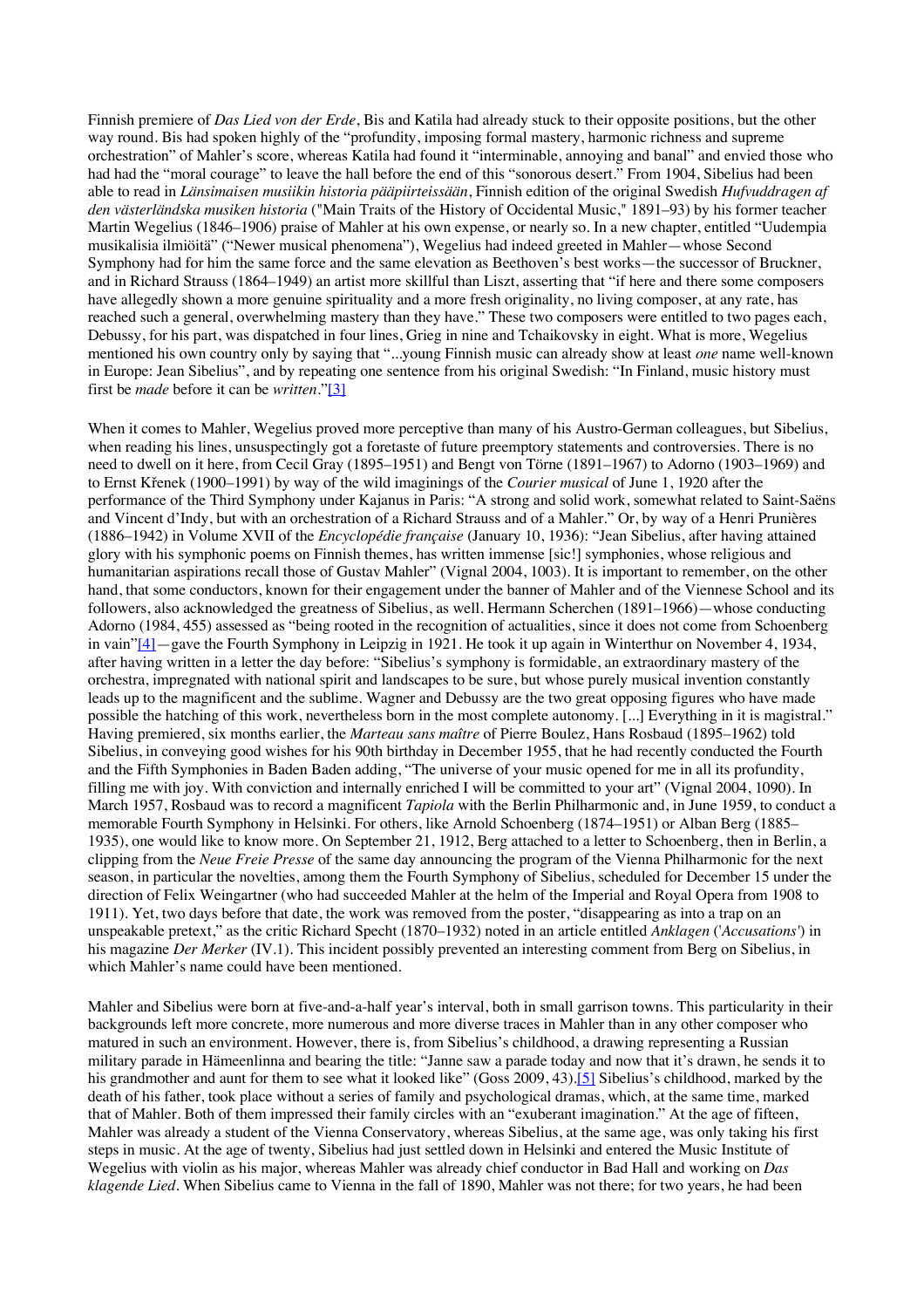conductor at the Royal Opera in Budapest, after having occupied posts in Olmütz, Kassel, Prague and Leipzig. As to his professional training in the traditional sense, Mahler enjoyed early on a more favorable environment. None of the two studied with Bruckner (1824–1896), but both were inspired by him, and both attended the first performance of a version of his *Third*, Mahler on December 16, 1877 (second version), Sibelius on December 21, 1890 (third version). On February 10, 1892, Sibelius wrote his fiancée a letter specifying his conception of marriage. Mahler did the same, in a still more egocentric manner and very passionately, on December 19, 1901. Apropos the impresario Emil Gutman (1877–1920), who organized, on September 12, 1910, the world premiere of Mahler's Eighth Symphony, a European cultural event, and who played a very important role in Mahler's last years, both of our composers expressed themselves in fairly similar terms. At the end of March 1910, in a letter from New York to Bruno Walter (1876–1962), Mahler compared Gutman's business to a famous American circus: "Until today, I have struggled internally and externally against the fatal Barnum and Bailey carrying out my VIII in Munich." And to Gutman himself: "I implore you, now and in the future, to renounce [...] publicity that is totally superfluous." The same summer Aino Ackté, whose impresario was Gutman, suggested to Sibelius, who was in the midst of working on his Fourth Symphony, a common concert tour in Germany, in Vienna and in Prague at the beginning of 1911. Sibelius began, for this purpose, to compose music to *The Raven* (1845) of Edgar Allan Poe, but ended up, for different reasons, writing in his diary: "I have burnt my vessels again. Broke with Gutman-publicity and Aino Ackté" (11 December 1910). And the following day to his mentor Axel Carpelan (1858–1919), "Leaving the diva Ackté to her commercially tuned-up destiny [...] Symphony IV is breaking out in sunshine and power."<sup>[6]</sup> Did Mahler realize that both Sibelius and Alma had composed the poem *Die stille Stadt* by Richard Dehmel (1863–1920), she around 1900 under the supervision of Alexander von Zemlinsky (1871–1942), and he in 1906 (Op. 50 No. 5)? Alma's lied is part of the five songs published in 1910 with the aid of Gustav himself. On 6 February 1907, Mahler wrote to Richard Strauss after having heard in Vienna, the day before, Schoenberg's String Quartet No. 1, Op. 7, played by the Rosé Quartet: "It made such a strong impression on me, even so imposed upon me that I cannot but recommend it to you [when performed in Dresden]." In Berlin in 1914, Sibelius heard the Quartet No. 2, Op. 10: "It gave me much to think about. [...] He interests me tremendously" (Diary, February 9).<sup>[7]</sup> Both were conductors, but if Mahler made out of it his second profession, to the point that he owed a great deal of his fame to it and thus was able to put his authority in service of his ideal, Sibelius did not conduct but his own works, without however refraining from dreaming and becoming excited: "Question of life and death! To stand before an orchestra and an audience like a real artist and to offer them the most truthful a performance as possible. Mahler, Berlioz, and others!" (Diary, September 6, 1910). On September 11, 1912, again in his diary, he noted: "Funtek [the Slovenian born violinist, pedagogue and conductor Leo Funtek, 1885–1965] at my house. Interesting reflections on Mahler."

Sibelius was not indifferent to Mahler's music. In February 1914, he heard in Berlin *Das klagende Lied* (he described it as "wonderful and very poetic" music), the Fifth Symphony (he had studied the work in the same city in January 1905) and the *Kindertotenlieder* (that he had failed to hear in Paris in November 1911)[8]. In Leevi Madetoja's (1887–1947) interview from August 1916, Sibelius expressed doubts, though: "Mahler's symphonies, of which I thought some years ago that they had marked their era, have gradually lost their ability to surprise. For my part, I only find sentimental and outmoded thoughts in them." But he hastened to put this into perspective: "Note, all the same, that what I say today [...] may very well take another form tomorrow, if, by chance, I should evoke the same questions." Since they had taken a different path, Mahler (and Schoenberg) aroused in Sibelius "a strange mixture of fascination, admiration and skepticism." These "contradictions" must not offend: had not Mahler, for his part, expressly reserved the right to inconsequence? About Mahler, he is alleged to have said in Rome in 1923: "He was a genius of the kind there will be no more, there was in him nothing of a Herr Doktor" (oral communication to the author around 1975). One finally wonders, whom the "circus" in the famous letter to Rosa Newmarch from May 2, 1911 refers to: to Mahler or to third order composers still more responsible for "tendencies prevailing at this time [...] especially in Germany, the seat of the genre [symphony], where instrumental music has become a purely technical operation, a public works type of thing, trying hard to conceal its empty interior behind an enormous mechanical equipment" (Interview of Axel Carpelan – possibly inspired by Sibelius – in *Helsingin Sanomat* on March 26, 1911).

Until the time of the Fourth Symphony, first performed on April 3, 1911, six weeks before Mahler's death, Sibelius wanted to compete with composers of Central Europe, among them Mahler, on their own soil. Later this question became less important for him. In Mahler's lifetime, the two composers had experienced both success and setback, not always at the same places. In 1907, when they met, they had little to envy in each other as regards success and fame. Although they did not feel like being Late Romantics—a term that came to be attached to them, with its pejorative connotations, only by future generations—but rather "Modern," they had tried, in an era of crises, to integrate themselves into existing musical institutions and had more or less succeeded. Perceived however, for different reasons, to be iconoclasts as symphonic composers, they had already been harshly criticized: for many commentators, the symphony had become one of the most prestigious assets of the tradition, and thus one of the most untouchable. Both Mahler's and Sibelius's symphonies were criticized for being "shapeless". Mahler's symphonies, often perceived as small lieder swollen into symphonies, were additionally accused for their abuse of all genres, heterogeneity of material,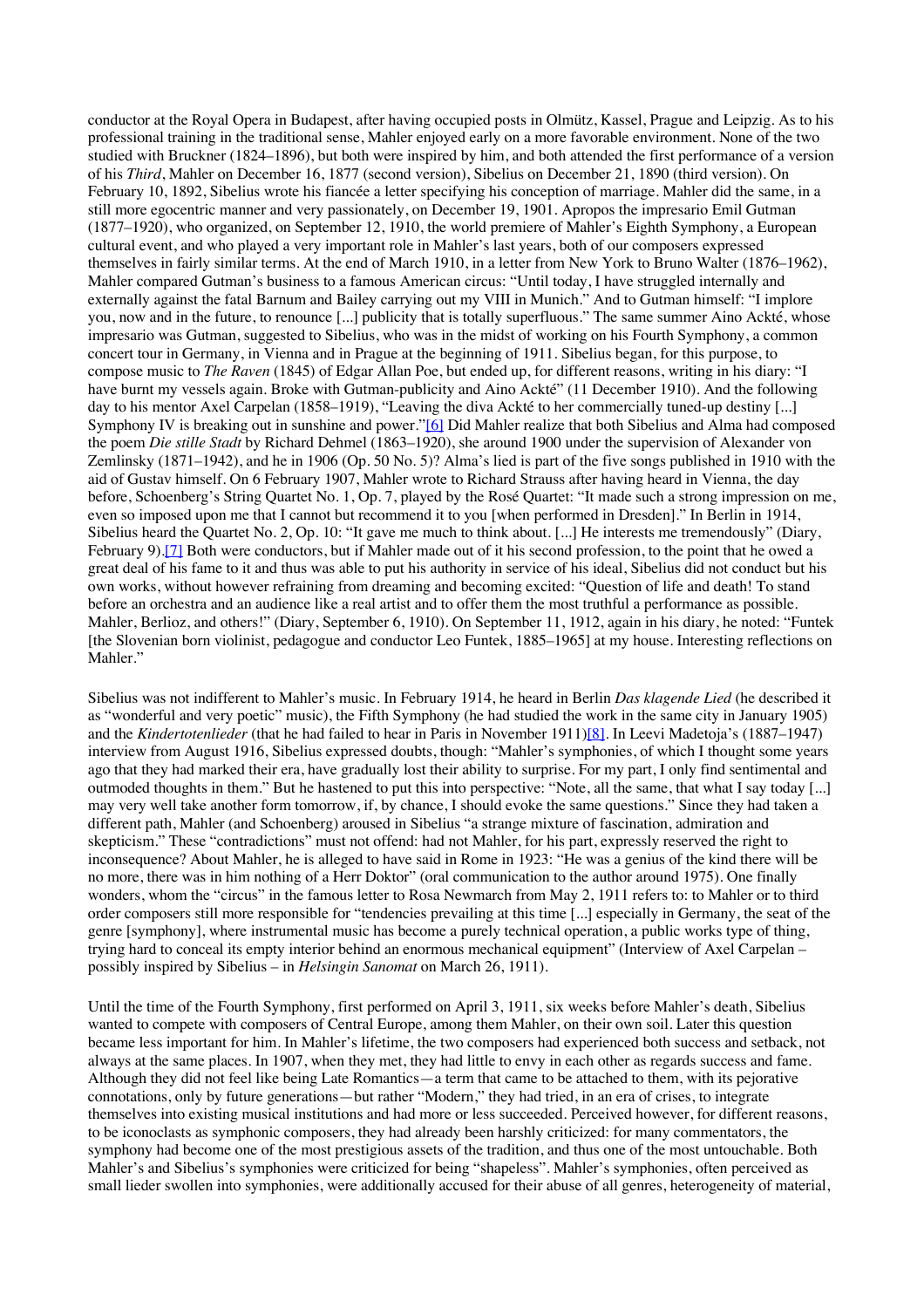plebeian perfume, and offensiveness: "Music for Alhambras or Moulin-Rouges, not for symphonic concert halls," affirmed Vincent d'Indy (1851–1931) after a Parisian performance of the Fourth Symphony on January 18, 1914 (Vignal 1995, 6). Those of Sibelius were reproached notably for "exoticism" and a certain provincialism responsible, according to Walter Niemann (1876–1953), for inevitable failures despite undeniable qualities, according to Theodor W. Adorno (1903–1969), for an irreparable technical incompetence and for a complete submissiveness to the conventions of traditional bourgeois art: this, while in reality, Sibelius was "more cosmopolitan than the majority of his detractors" (Vestdijk 1962, 41), indeed more than Mahler himself, and his manner as subversive as Mahler's. That's how, on January 18, 1905, the *Neue Zeitschrift für Musik* hesitated to rank the "Nordic" Second Symphony, which Sibelius conducted in Berlin on January 12, "in the lineage of the grand symphonies of Haydn and Bruckner" definitely not from Haydn to Mahler! Our two composers ranged Beethoven above everything, but only Sibelius could use a theme that "simple" and made of so few notes as the "swan hymn" of the finale of his Fifth Symphony. Both of them assumed only with great prudence the tradition of Wagner, since *Tristan*, with regard to one of its essential aspects – chromaticism – is seen as a "degradation of the material" (Adorno 1986, 167), the result of which in their music were the rather extended diatonic passages with rare modulations. If Mahler, nevertheless, very early decided to call his works with autobiographical content "symphonies and nothing else," as opposed to the appellation symphonic poem, "repeated too often without saying anything precise" (summer 1893 to Natalie Bauer-Lechner), this was not always the case with Sibelius: "The symphonic fantasy is my domain! With or preferably without a program" (Diary, April 23, 1912). Or, yet more significantly: "I wonder whether this name of 'symphony' has not harmed my symphonies more than served?" (Diary, October 18, 1914).[9]

Mahler counted upon the recognition of the future rather than that of his contemporaries, considering himself a "martyr", without nevertheless ceding to discouragement. Indeed, he never doubted - a messianic artist as he was - the extent of his genius and the importance of his message: "Could my Second Symphony cease to exist without an irreparable loss for art and humanity?" (to his friend the Czech composer Joseph Bohuslav Foerster, 1859–1951). "My Sixth [Eighth?] Symphony is ready. I think that I have managed" (1904 [1906?] to Bruno Walter). Or again, in 1906, to Richard Specht: "This symphony [the Eighth Symphony] is a gift to the nation. All the previous were only preludes to this one" (Specht 1913. 304). But also: "You'll see, I shall not experience in my lifetime the victory of my cause! What I am writing is too strange and new for the audience, who don't find any access to me" (April 1986 to Natalie Bauer-Lechner). Sibelius was more often in the grip of doubt and worried more about his present and future position in the century, as his diary testifies: "In a bad mood these days as nothing of mine is displayed in the windows of B:H [Breitkopf & Härtel]. Instead Busoni, Palmgren, Mahler, etc. But so what?" (Berlin, February 11, 1914). "Don't let all these new things, triads without third etc. keep you from work. All [composers] cannot be "path-breaking geniuses". As a personality and as "eine Erscheinung aus den Wäldern" ("an apparition from the woods"), you will have your small, modest place. Here at home you are surely "outflanked" according to public opinion!" (May 13, 1910). Nobody speaks of me – nobody. I'm thus out of the game!" (July 20, 1910). But also: "Necessity knows no law. Behold the grand lines" (May 16, 1910). "Don't let the youth impose you to no purpose and make you unproductive. One doesn't strike dead your art" (June 18, 1910). "Remember once and for all: you, ego, are a genius!! You know it. [...] 'Man lebt nur einmal' [You only live once]. What are you waiting for?!" (August 13, 1910). And finally: "What I want and what I do in the realm of the symphony, very few in the world know. Most people have no idea what it is all about" (September 13, 1943).[10]

Must one, can one compare Sibelius and Mahler musically? All the experts are not convinced. There are books and studies on Mahler, in which Sibelius's name does not figure anywhere, whereas the opposite is less true. It was between Sibelius and Schoenberg, not between Sibelius and Mahler, that Ernst Newman (1868–1959), in 1912, 1914 and 1916, draws interesting parallels, insisting on their common quickness of thought and their common "reduction of ideas and expressions strictly to the necessary" (Vignal 2004, 591–593). Neither Sibelius nor Mahler wrote an opera, in spite of *Jungfrun i tornet* ("Maiden in the Tower") and several unrealized projects, but both were attracted by the waltz. Mahler composed *Das klagende Lied*, his "first work," at the age of twenty, and Sibelius *Kullervo*—a symphony in five movements—at the age of twenty-six. The female solo parts of both works emit sometimes almost identical accents. At the last words of the sister in *Kullervo and his sister*, the strings get the upper hand, accompanying the narrative by chords that are at the same time insistent and restrained—*Wie ein schwerer Kondukt* ("Like a funeral cortege*"*), as Mahler would have said. It is extraordinary how, in the course of the narrative, the young girl not only finds refuge in the realm of nature, but is absorbed by it, like the protagonist of the *Abschied* (*Adieu*) at the end of *Das Lied von der Erde*.

Measures 30ff. of *En saga* (1892–1893/1902), on the one hand, and the E major climax of the Poco adagio of Mahler's Fourth Symphony, on the other, display the same kind of checkered string writing: *pp* in one case, *fff* in the other. It is easy to discern the extent to which the beginning of Mahler's Fifth Symphony (1902) is reflected in Sibelius's *In memoriam*: this score is from 1909–1910, but Sibelius wrote its first sketches, according to his own testimony, in 1905, the year when he was in Berlin to study the symphony "at the moment" (letter to Aino on January 16).[11] It is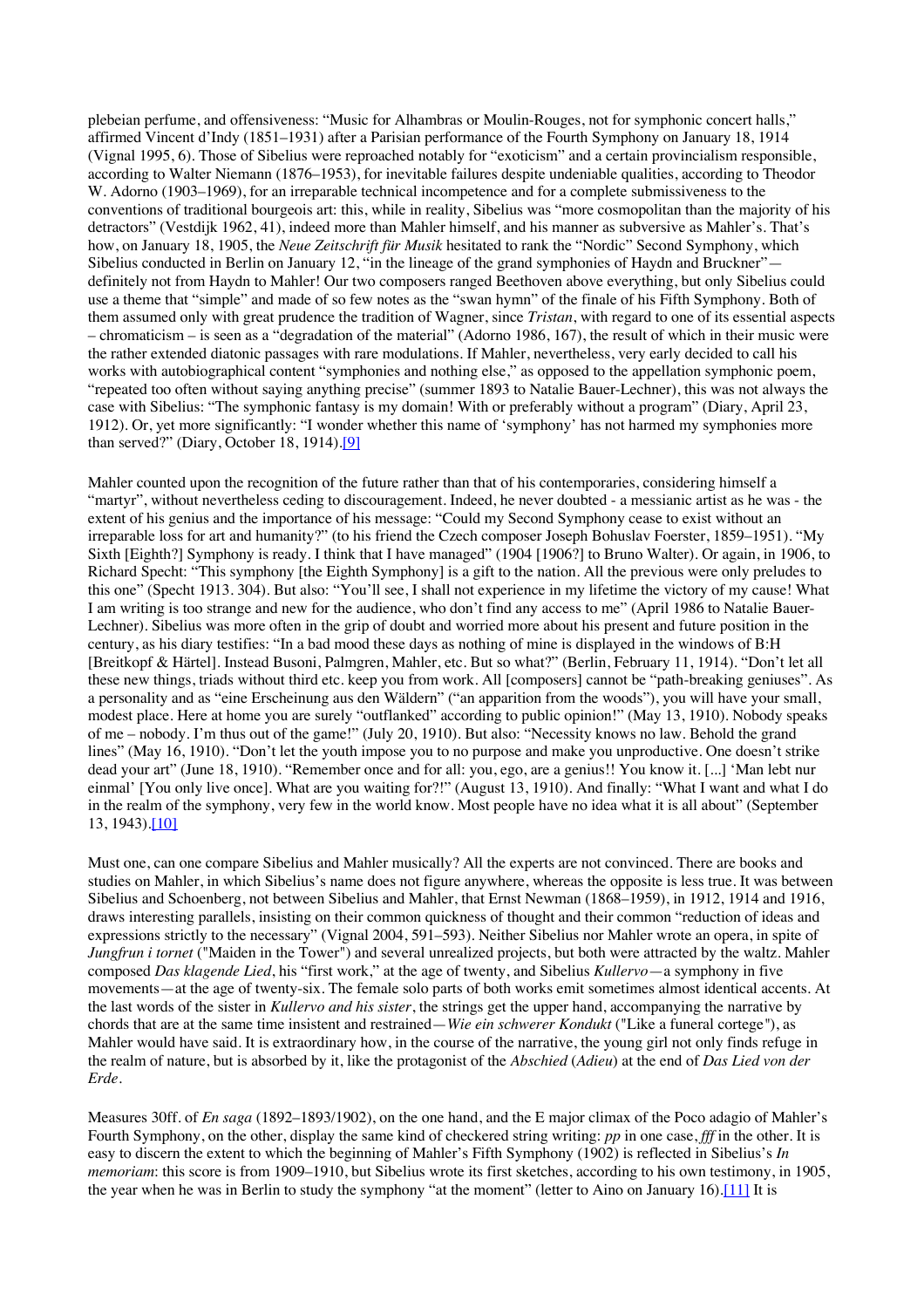interesting to note, here, that during this stay in Berlin, Sibelius's attention was drawn, thanks to Busoni, to Schoenberg's *Pelleas und Melisande*, which explains the quotation of a theme from this work in his incidental music op. 46 (no. 3 of the orchestral suite), on which Sibelius worked at this time (Vignal 2004, 381 and 385–386). But that is another story! Two of the five movements of Mahler's Fifth Symphony and of *Voces intimae* (1909) are united by similar relations: each time the second movement returns, in another context and giving it a new appearance, to a material stemming from the first movement. The approach is, however, far from identical in the symphony and in the quartet, and a comparison reveals more differences than similarities. In the original version of his own Fifth Symphony (1915), Sibelius moved into this direction before combining, or rather soldering, the two movements into one in the two subsequent versions (1916 and 1919). From this resulted one of the most magnificent and personal specimens of what Adorno, in the case of Mahler, called a *Durchbruch* (breakthrough): an eruption that, decisively and irreversibly, even brutally, changes the course of the process, such as the D major chord in the middle of the finale of Mahler's First Symphony that sounds "as if it had fallen from heaven, as if it came from another world" (summer 1893 to Natalie Bauer-Lechner). In Sibelius's *Fifth*, the effect is the sudden acceleration of tempo reviving a nature struck by inertia, the sudden apparition of a rapidly moving layer of events in the foreground, like a more or less abstract landscape that one sees passing through from a train coming out of a tunnel. There is a phenomenon analogous to the *Durchbruch* in the fugitive E major light at the heart of the Seventh Symphony. In Mahler, the *Durchbruch* often emerges from immobility, from an episode where time stands still (Adorno's *suspension*), indeed from the "heavenly seventh" in the *Stürmisch bewegt* ("second first movement") of the Fifth Symphony on top of a choral of the brass instruments, until then silent. The hammer blows in the finale of the Sixth Symphony are a kind of negative *Durchbruch* that annihilates the tentative clear up.

Mahler's Sixth Symphony (1904) and Sibelius's Fourth Symphony (1911) are in A minor, an exceptional tonality in early 20<sup>th</sup>-century symphonies. For Herbert von Karajan, these two symphonies were among the few, if not the only ones, to end "in perfect disaster", to come to an end "in a totally negative vein." In both of them, however, the fatal fall only takes place at the last moment, at the conclusion of a finale that alternates between "positive and negative situations" (Ratz 1955), between zones of light and shade. On other levels, they differ completely. The Sixth Symphony is tonally and formally the most "classic" of Mahler's symphonies and the only one to end "badly," in a psychological defeat. These features are connected: the defeat results from the "traditional" internal and external structure of the work and the closed circle of a principal tonality frankly exposed at the beginning and then impossible to flee from. The Sixth Symphony has, nevertheless, nothing of a song of despair: the "hero" dies standing. Above all, it is one of Mahler's greatest symphonies. Furious battles are carried out, in the vast and splendid finale in particular, but it is neither anarchic nor chaotic, contrary to the feelings of its first listeners and many others later incapable of following its implacable course. The reached tonalities are unambiguous, even if they follow each other and transform quickly. In the outer movements, "sonata form" and "thematic work" are used in a normal manner, without the slightest ambiguity, but masterly. Nothing like it in the Fourth Symphony of Sibelius, the symphony accepted by audiences only with great difficulty, and by its author as well. The beginning is not in A minor. In many places, tradition collapses in whole sectors, various parameters of the writing contributing mutually to the fall. The tonal foundations, as soon as they weaken, carry along a metric fuzziness, a tattered instrumentation, unheard of forms, while Sibelius takes care of coordinating all the dimensions of the language, without maintaining this or that in good condition, in a futile attempt to save some pieces of furniture. No more than Mahler's Sixth Symphony, Sibelius's Fourth Symphony feels sorry for itself: after the strident seventh fall interrupting the chaotic ultimate summit of intensity causing the edifice to collapse, one should definitely not slow down the tempo but to carry on resolutely, "without tears" (Sibelius to Walter Legge in 1935), towards nothingness.

In 1932, Adorno (1984, 216) considered Mahler's Seventh Symphony (1905) as his "most difficult" score and its first movement his "most daring, most extensive, most forward-looking" piece[12]. Later, Mahler's "chef-d'œuvre" was for him the *Andante comodo* beginning of the Ninth Symphony (1909), since it is here, he wrote in his 1960 book on the composer, "the liquidation of the sonata by the new music prepares itself" (1986, 299). Interviewed in Stockholm on February 23, 1923, Sibelius, from his part, said about his Sixth Symphony: "... like most symphonies, it has four movements, which are formally completely free and do not follow the ordinary sonata scheme."[13] There are traces of the "sonata", very thin it is true, in the first movements of both Mahler's Ninth and Sibelius's Sixth Symphonies, and even, still more fragile, in the first movement of Sibelius's Fifth Symphony. This music joins, in such a subversive, although very flagrant manner, when regarded at close range, the glorious tradition of Haydn and Beethoven, completely scandalizing and disorientating people like Adorno, who practically swore allegiance to this tradition only, without being able to look elsewhere than to Vienna. For them Mahler, on the contrary, had the merit of having taken the 19th-century symphony to its ultimate limits. The thematic signposts, for instance, are in his music more important than they are in Sibelius, which made the German composer Wilhelm Killmeyer (born 1927) say that if Mahler "transfigured" the type of symphony stemming from Beethoven, Sibelius "disintegrated" it (Luyken 1995, 67). Adorno recognized Mahler's subversive qualities, but took those of Sibelius, his reinterpretations of traditional elements, as lack of know-how. The strident nine-tone chord in the *Adagio* of Mahler's Tenth Symphony (1910) is naturally in line with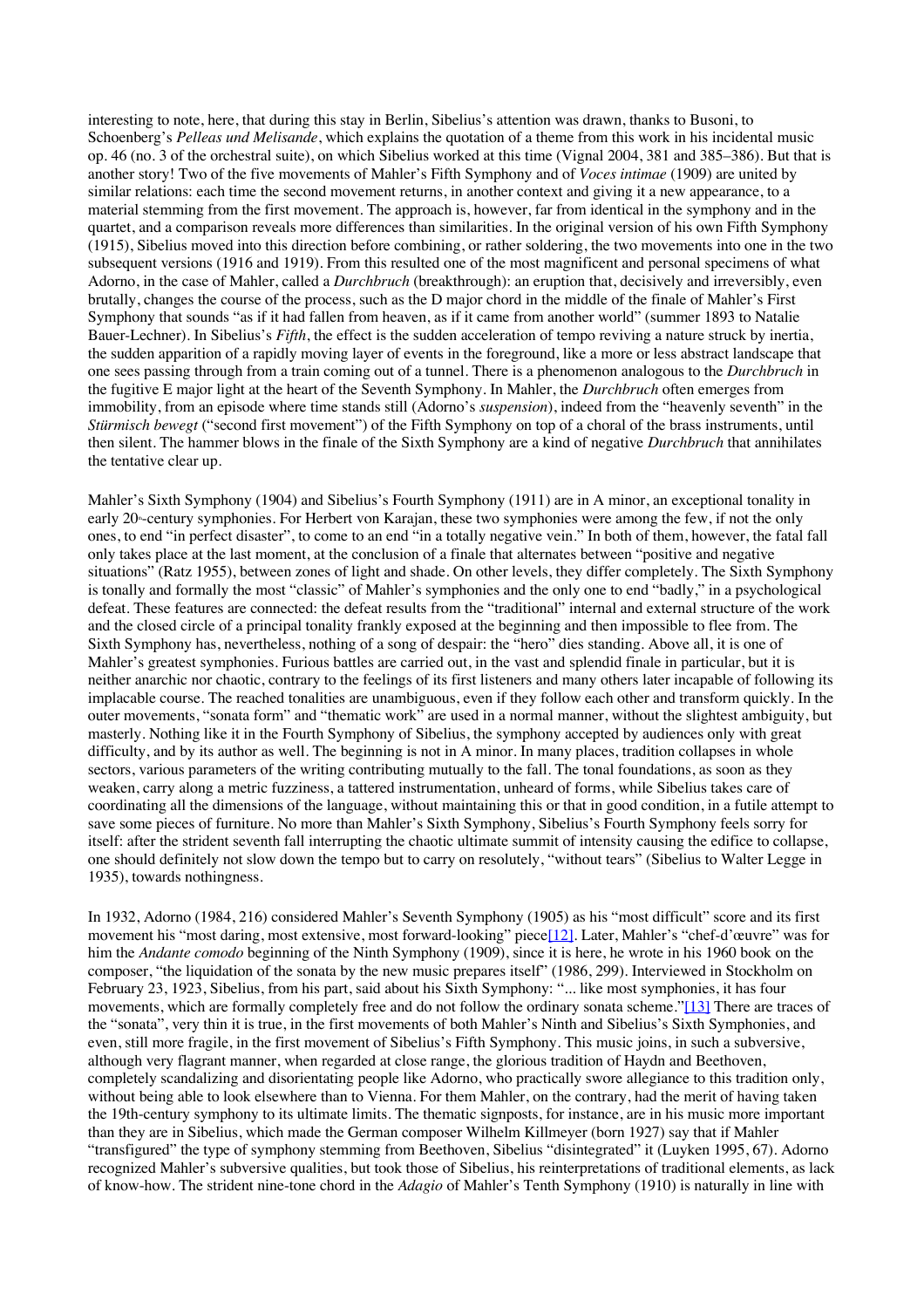the Germano-Viennese process of the "emancipation of the dissonance", whereas it is, from a very different perspective, also that of Sibelius who, on January 26, 1914, his Fourth Symphony behind him, entrusted to his diary a sort of manifesto in view of his forthcoming Sixth Symphony: "Closer to them [to the church modes] owing to my 'nascence and uninhibited habit,' I am as if to the manner born."[14] Here we have some reasons for which the 19th and the 20th century intermingle so closely in Mahler. To distinguish between the two is less difficult in him than in Sibelius, who passed from the 19th to the 20th century with his Third Symphony and ended up to completely transcend, with his novel treatment of the timbre, of form and of time, the late Romanticism of his origins. One understands, however, Adorno deploring, in 1930, that "one refutes Mahler today as romantic, programmatic and decorative, without taking into account that the meaning of his dynamic and aggressive monumentality is radically different from the rigid façade art of the nineteenth century; that here the conjuration of the impossible takes place by a force that, paradoxically, makes it possible" (1984, 176).[15] Treating the period, then topical, of the first post-war years, Adorno had recommended, two years before (1928), to "play Mahler's symphonic art against the pseudo-objective, stabilized neoclassicism and this way indirectly tackle this art movement" (1984, 603).[16] One notices, in this connection, that after 1945, Sibelius was attacked and despised less by the serialists, who ignored him, than by supporters of the neoclassicism, whom he frightened. "To allow Sibelius to take his place, the exhaustion of serialism and above all the extinction of the mannerism of the interwar period was necessary," declared the French composer Hugues Dufourt in the 1970s (born 1943). Dufourt later maintained that he had found in Sibelius "techniques of long-term organization" not drawn from in the symphonic tradition, to which Mahler had put an end and that had had no continuation in the avant-garde of the early twentieth century.

"Once upon a time there was tonality" sings the *Andante comodo* of Mahler's Ninth Symphony (1909) — as do, in their own manner, the Fourth and the Sixth Symphonies of Sibelius. The D major of Mahler's Ninth Symphony, as ultimately the C major of Sibelius's Seventh Symphony (1924), is there above all as a color. Additionally, the two scores are formally *sui generis*. Measures 376–390 of Mahler's *Andante comodo* function as a sort of cadence, superimposing flutes, French horns, cellos and double basses in an extraordinary linear polyphony of three voices apparently indifferent to each other, as if void of harmonic support and giving the impression of simultaneous improvisations. One finds the same approach, with more rhythmic flexibility, in measures 4–6 of the *Il tempo largo* of Sibelius's Fourth Symphony: on one side the flute in its highest register, on the other the cellos and double basses, with nothing between the two, if not a formidable feeling of empty space. Our two composers participate in something that is commonly called the avant-garde, with Sibelius appearing as still more "removed from the world." Especially, as the two first thirds of the *Andante comodo* of Mahler's Ninth Symphony might be, after the *Adieu* at the end of *Das lied von der Erde*, a "return towards the world", until the dislocated terrifying fanfares of measures 314–346, an episode that Alban Berg – in a letter to his wife probably from the summer of 1912 – perceived as "Death in person", emphasized by Mahler's performance direction *"mit höchster Gewalt"* (all the forces deployed) in a surrealist funeral march (*Wie ein schwerer Kondukt*). After this follows, hardly perceptible, a call of the violas *piano* in D major, which becomes a signal of retreat, a new "goodbye to the world." Later on, the three-voice "cadence," where the most "earthly" elements of the discourse dissolve, concretize this retreat, and one takes, this time for good, possession of the hereafter undeniably calmed, D major becoming a place of refuge. It is, however, the omission of the following movements, which, at the first posthumous performance in 1912, led a critic to qualify the Ninth Symphony as "the only finished unfinished." But Mahler did not write a one-movement symphony! In this case, a comparison with Sibelius's *Tapiola* (1926) is imperative. This work of a minimal raw material takes up, in an equally radical way as the *Andante comodo*, "the paradox of time and timelessness" (Whittall 1999, 64). On the other hand, however, injury does not occur in a world that is found to be, in reality, full of pitfalls (as in Mahler), but at the end of a process of exploration of *terra incognita*, in measures 353–358, with the hammering of the timpani and the brass instruments *crescendo possibile* and then *fff*. Equally terrifying as the aforementioned Mahler climax, this encounter seems first to give life to amorphous nature (as in the first movement of Sibelius's Fifth Symphony), but in a completely different context. It gives, in fact, free rein to unexpected forces transforming all of a sudden *Tapiola*—despite a temporary withdrawal caused by a vague desire of recapitulation (measures 465–512)—into a succession of cataclysms. *Tapiola*, not an atonal but a "non-tonal" score (Howell 1998, 237–238), reveals constantly new horizons. The eleven final measures (624–634) of the strings in B major are not a sanctuary, in contradistinction to the concluding D major of the *Andante comodo* of Mahler's Ninth Symphony, but they cover the scene like a shroud, void of resolution, in an almost lunar silence. As in *The Oceanides* (1914), after the tempest, triggered by a powerful sonic object thrown across the space with an unstoppable force, only the Ocean itself subsisted, in its immobility and immovability.

The limitless landscape of *Tapiola* is a landscape without humans. In Mahler, landscapes are sometimes void of humans, but, in the end, the composer stands there always alone. "It is useless to admire the landscape, I have borrowed everything in order to put it into my Third Symphony," Mahler declared to Bruno Walter, in 1896, when receiving him in Steinbach-am-Attersee. Indeed, it is difficult to imagine Sibelius expressing such naïve and concrete sentiments or inserting into his symphonies post horn solos, as in the "animal" movement of this Third Symphony, a passage where "all nature seems to make a face and to stick out one's tongue" (Mahler to Natalie Bauer-Lechner in June-July 1899).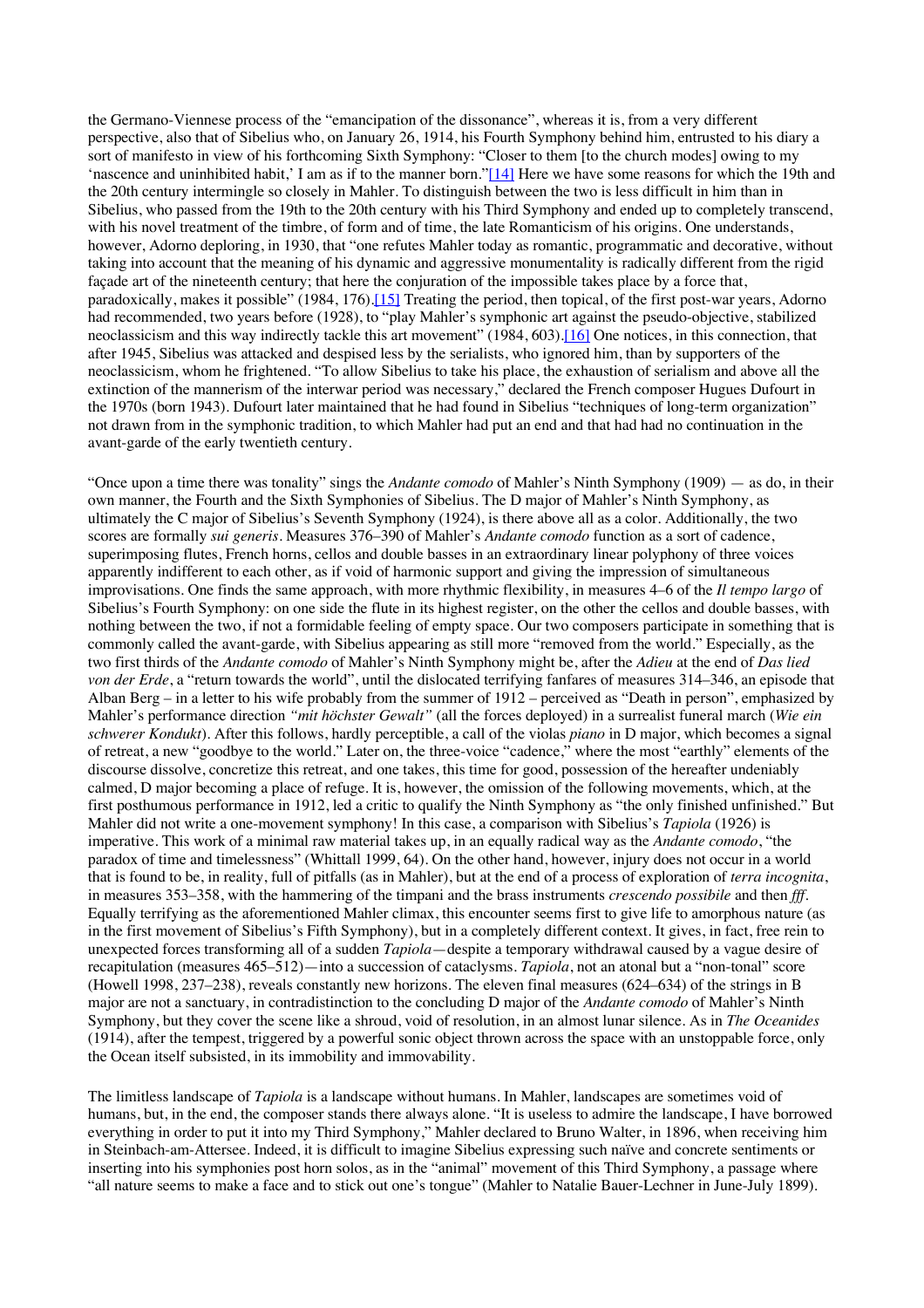The major works of Sibelius neither despise the most suggestive scenes of nature nor the most intense personal emotions, but depicts them with a microscopic precision and an extraordinary objectivity, without reducing their identity in placing them into the perspective of a vaster reality. Robert Simpson (1921–1997) saw in Sibelius's Seventh Symphony "a grand planet on its orbit, moving in a large scale, inexorably, but for the inhabitants moving on its surface, imperceptibly or almost" (1965, 34).<sup>[17]</sup> In all these respects, Sibelius seems to be, once more, less a "child of the Nineteenth Century" than Mahler. Nature, in his music, is not felt, contemplated and adored as in the Haydn of "The Creation" and "The Seasons" and in so many of the Romantics, as still so often in Mahler, but is shown as it is, not idealized, splendid but also devastating, indifferent of what is expected from it, and of the works and destinies of human beings. The music of Mahler can be devastating, but then the forces coming into play are not those of nature. The music of Sibelius and Varèse (1883–1965) share the hatred of the campaign and the glorification of nature, Varèse for the noise of the urban civilization created by men ("I would not like to live in a country town"), Sibelius for the interplay of elementary forces, even destructive, from which man is absent. Sibelius appreciated "the pavements of a big city," where his anonymity was protected, and the solitude of Ainola. In June 1914, after having visited the Niagara Falls, he bought some photos, but criticized most of them "because there were human figures in them or buildings. He said that such a great natural object should be taken entirely by itself, free from every contamination of any semblance of humanity." (Stoeckel 1971, 77.)[18] When Mahler visited the Falls on December 9, 1910,—after having just conducted Beethoven's *Pastoral*—he said that, as for him, according to Alma (1949, 230), "articulated art is so much bigger than unarticulated nature." This profession of faith takes us back to art's borrowings from the nature—one of the conditions of its articulation?—of which Mahler spoke to Bruno Walter. About this Third Symphony, the symphony with which he identified the most, Mahler gave a long explication to Natalie Bauer-Lechner on June 22, 1896, initially close to that (dated to the same summer) he gave to Bruno Walter, then announcing his view on the Falls: "It is already almost no music, it is so to speak only noises of nature. [...] The unarticulated noises have reached a very high level of articulation."

One of the great strengths of Sibelius—for whom Germany, with some reservations, was "the country of music"—is that there are so few "visible" traces in his music of the German academic tradition, for example of the fugue (there are samples of it in the finale of Mahler's Fifth Symphony or in the *Veni Creator* of his Eighth Symphony). The third movement (*Poco vivace*) of the Sixth Symphony of the Finn contains canons, but they testify (Luyken 1995, 203–204) to an "abstract" compositional thinking characteristic of the era and relating Sibelius to Webern (1883–1945). The imitative episodes (in woodwinds) of the *Allegro moderato* first movement of his Fifth Symphony have an effect of not consolidating but fragmenting the discourse, of releasing it —still in a very abstract manner—into the space, and not of displaying any contrapuntal technique. In Natalie Bauer-Lechner, there are notes concerning spatial counterpoint in Mahler's music, "Now, when we were going along the same way next Sunday together with Mahler, and there was, on the Kreuzberg, a still more serious Witches' Sabbath going on - since in addition to innumerable carrousels, seesaws, shooting galleries and Punch and Judy shows, even a military band and a male voice choir company had established themselves there, and everybody was carrying on, in the same glade, an incredible hurly-burly of music making without any respect for each other – Mahler then shouted: 'Do you hear? That's polyphony, and from here I have it! – Already in my earliest childhood, in the forest of Iglau, it moved me so innerly and stuck in my mind. [...] Just like this, from all different directions, must the themes come and be so completely distinct from each other in rhythm and melody (everything else is just polyphony and disguised homophony): the artist's job is only to arrange and to combine them into a balanced and harmonious whole." (August 1900).[19] Bauer-Lechner described this noisy party as a very painful *Hexensabbath* (Witches' Sabbath). This is very real, and Mahler had already shown what he is capable of doing with the march (or rather marches) of the gigantic and "chaotic" first movement of his *Third*, a passage where he took the maximum of risks: the ideas follow each other in space, as if issued from orchestras placed— à la Charles Ives (1874– 1954)—in all directions. The realist Richard Strauss saw regiments of workers marching on the Prater in Vienna once on May 1. Can we imagine the reaction of an aristocratic symphonist such as Sibelius?

Mahler experienced his decisive breakthrough to universal acclaim in the 1960s, at the same time as Sibelius's reputation was experiencing a low point. This is understandable, historically. It was the era of the last repercussions of pure, hard serialism, for which Sibelius did not exist, and of new visions of Vienna and Jewishness. The *quotations* – twisted or not, imagined or not – found in Mahler do not exist in Sibelius. The *evocations* of *Parsifal* in the first and third movements of Sibelius's Fourth Symphony, of *La Mer* and Debussy in *Tapiola* or even "Brünnhilde's Awakening" in "Nigth Ride and Sunrise*"* are of a quite different order: less significant, and showing that, for Sibelius, knowing and appreciating an important work— for instance by Schoenberg—did not mean—especially after the Fourth Symphony—to be influenced by it, but, on the contrary, to turn his back to it. Mahler, who died in 1911 and who did not have to assert himself in the same way as Sibelius, i.e., as an artist from the "periphery", largely ignored this kind of problem. If Mahler was, in his music, as selective as Sibelius, his borrowings are easier to detect, without however compromising his originality. Then, for a long time, it was relatively easy, although risky, to draw from Mahler himself more or less openly. Certain passages of Dmitri Shostakovich (1906–1975), today considered as his "natural", if not downright "official heir", shed light on this. But Sibelius still does not have a "natural" heir, despite his spectacular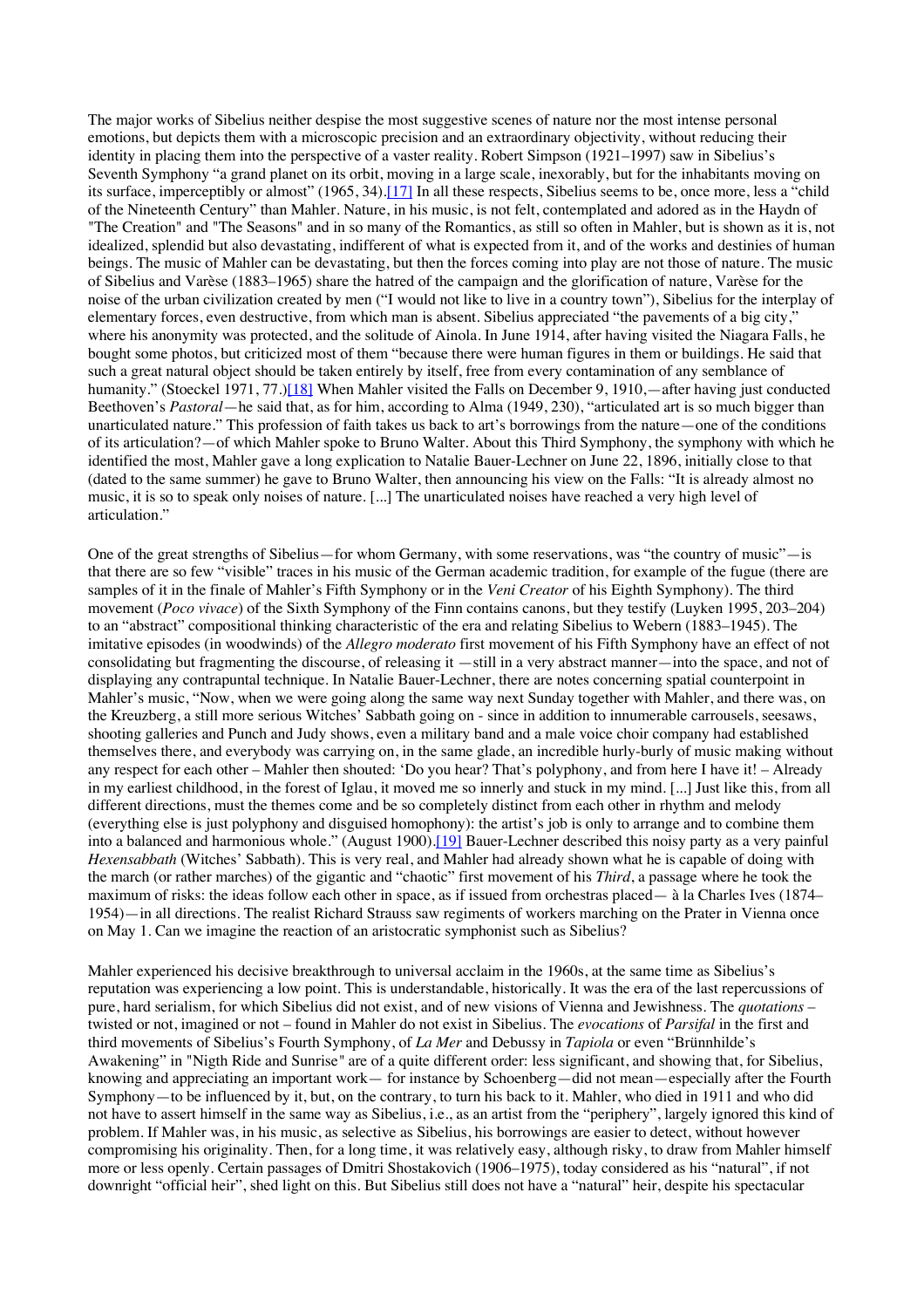renaissance in the last thirty years; for Adorno, the "natural" heirs of Mahler were Schoenberg and, in the first place, Alban Berg. Today, the filiation Mahler-Berg strikes only very few, and Mahler has lost in people's consciousness part of his corrosiveness: he generates less resistance, or rather a different kind of resistance than that from which he was suffering from until around 1960. It is inseparable from the fact that the dazzling vogue, which projected Mahler to the summit, making him—not without ambiguities—a new Beethoven by the number of performances, did go hand in hand with the rise of post-modernism and the rediscovery of a good part of the "anti-modern" repertoire of the years 1890– 1960 (Botstein 2002, 3–12). Sibelius is in no way comparable to this repertoire, as is shown by the discussions he continues to provoke and the personalities of those who actually claim that he is. It happens today that traces of Mahler clearly manifest themselves in a work otherwise than on the surface, otherwise than through its dimensions and above all its accents - traces that only can be perceived through careful listening. When it comes to Sibelius, this kind of deeper-structural influence is almost always the case. Once, the beautiful Symphony in G minor of the British composer Ernest Moeran (1894–1950), first performed in January 1938, was considered as "influenced" by Sibelius. This obvious indebtedness, however, is not of the same type as that much more profound and generally less immediately perceptible "influence" that one may detect in composers of different nationalities at the end of the twentieth century, for example in *La Maison du sourd* for flute and orchestra by Hugues Dufourt (2001).[20] Going against Adorno, Dufourt rightly said, in an interview with Helena Tyrväinen in 1996, that "in shaping the particular Finnish sensibility, Sibelius did not marginalize his music, but, on the contrary, introduced it in the European concert." What remains is that composers of the twenty-first century would take interest in Sibelius not for his "Nordic atmosphere" but for such eminently actual features as his synthesis of the static and the dynamic, his dialectic of contraction and expansion, his sense of untemporality, his "putting things together" (Brian Ferneyhough) or his "strange blend of sonic colors" (Tristan Murail). One has not hesitated to compare *Tapiola* to Ligeti's post-serial *Lontano* (1967) or to speak of Sibelius's "micro-polyphony." Sibelius "The Patient" and Mahler "The Impatient" (Vestdijk 1962, 115-117) are and will remain two opposite poles, both unshakable and fostering. For both of them holds true this phrase of Mahler: "A work, whose limits can be seen, breathes odor of death, something that I cannot bear in the arts." And that of Sibelius: "The notion [of symphony] must be widened. [I] have at least made a contribution." (Diary, 21 November 1914).[21]

## **Bibliography**

Adorno, Theodor W. : *Musikalische Schriften VI : Opern- und Konzertkritiken ; Buchrezensionen ; Zur Praxis des Musiklebens* (Frankfurt, 1984).

Adorno, Theodor W. : *Die musikalischen Monographien* (Frankfurt, 1986).

Bauer-Lechner Natalie : *Erinnerungen an Gustav Mahler* (Leipzig-Wien-Zürich, 1923).

Blaukopf, Herta (éd.) : *Gustav Mahler – Richard Strauss. Briefwechsel 1888–1911* (München, 1980).

Botstein, Leon : "Whose Gustav Mahler ? Reception, Interpretation and History" (*Mahler and His World*, Princeton and Oxford, 2002).

Ekman, Karl : *Jean Sibelius* (Helsingfors, 1935) [*Jean Sibelius. His Life and Personality*, tr. Edward Birse 1976 [1938]. Westport, Connecticut: Greenwood Press.]

Goss, Glenda Dawn : *Sibelius. A Composer's Life and the Awakening of Finland* (Chicago, 2009).

Helistö, Paavo : "Mahler's Helsinki Concert in 1907" (*Finnish Musical Quarterly*, 1995/4).

Howell, Tim : "Sibelius's Tapiola : Issues of Tonality and Timescale" (*Sibelius Forum - Proceedings from the Second International Jean Sibelius Conference, Helsinki, 25–29 November 1995*, Helsinki, 1998).

Krones, Hartmut : " '… das alte Wien wiedersehen … ' Jean Sibelius und Wien 1890–1956" (*Jean Sibelius und Wien*, Wien-Köln-Weimar, 2003).

La Grange, Henry-Louis de : *Gustav Mahler* (Paris, 3 Vol. 1979, 1983 et 1984).

Luyken, Lorenz : *« … aus dem Nichtigen eine Welt schaffen … » – Studien zur Dramaturgie im symphonischen Spätwerk von Jean Sibelius* (Kassel, 1995).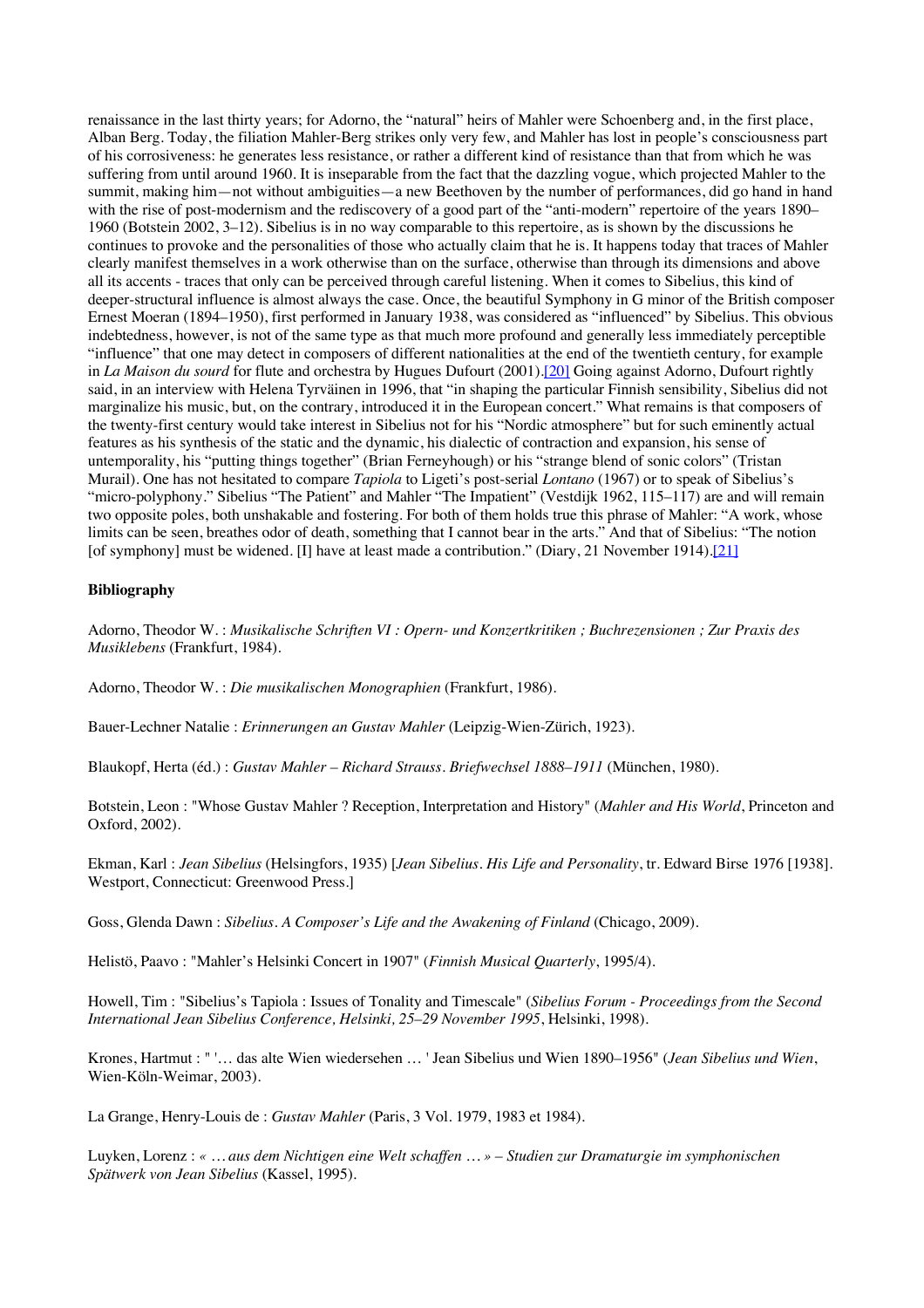Mahler, Alma : *Gustav Mahler. Erinnerungen und Briefe* (Amsterdam, 1949).

Mahler, Gustav (ed. Herta Blaukopf) : *Mahler's Unknown Letters* (London, 1986).

Mahler, Gustav (ed. Mathias Hansen) : *Briefe* (Leipzig, 1981).

- Mahler, Gustav (ed. Henry-Louis de La Grange et Günther Weiss) : *Ein Glück ohne Ruh'. Die Briefe Gustav Mahlers an Alma* (Berlin, 1997).
- Ratz, Erwin : "Zum Formproblem bei Gustav Mahler" (*Die Musikforschung* VIII/2 & IX–2, 1955).
- Scherchen, Hermann (ed. Eberhardt Klemm) : *… alles hörbar machen. Briefe eines Dirigenten 1920 bis 1939* (Berlin, 1976).
- Sibelius, Jean (ed. Fabian Dahlström) : *Dagbok 1909–1944* (Helsingfors et Stockholm, 2005).

Simpson, Robert : *Sibelius and Nielsen* (London, 1965).

- Specht, Richard : *Gustav Mahler* (Berlin und Leipzig, 1913).
- Stoeckel, Carl : "Some Recollections of the Visit of Jean Sibelius to America in 1914" (*Scandinavian Studies* 43, 1971).
- Tawaststjerna, Erik : *Jean Sibelius Volume II 1904–1914*, tr. Robert Layton (London, 1986).
- Tawaststjerna, Erik : *Jean Sibelius Volume III 1914–1957*, tr. Robert Layton (London, 1997).
- Vestdijk, Simon : *De Symphonieën van Jean Sibelius* (Amsterdam, 1962).
- Vignal, Marc : *Mahler* (Paris, 1966, rééd. 1995).
- Vignal, Marc : *Jean Sibelius* (Paris, 2004).
- Wegelius, Martin : *Hufvuddragen af den västerländska musikens historia* (Helsinki, 1891–93).
- Whittall, Arnold : *Musical Composition in the Twentieth Century* (Oxford, 1999).
- Wood, Henry : *My Life in Music* (London, 1938).
- [1] Quotation directly from the English edition of Ekman's book, pp. 190–192.
- [2] Cf. Tawaststjerna 1986, p. 138.
- [3] Quotations translated (more accurately) directly from the Finnish edition of Wegelius's book, p. 584.
- [4] "Sein Dirigieren ist fundiert in Erkenntnis der Aktualität; nicht umsonst kommt er von Schönberg her."
- [5] Quotation from Goss 2009, 43.
- [6] Translated from the original source.
- [7] Translated from the original source.
- [8] "qu'il avait ratés à Paris en novembre 1911."
- [9] Diary entries translated from original Swedish.